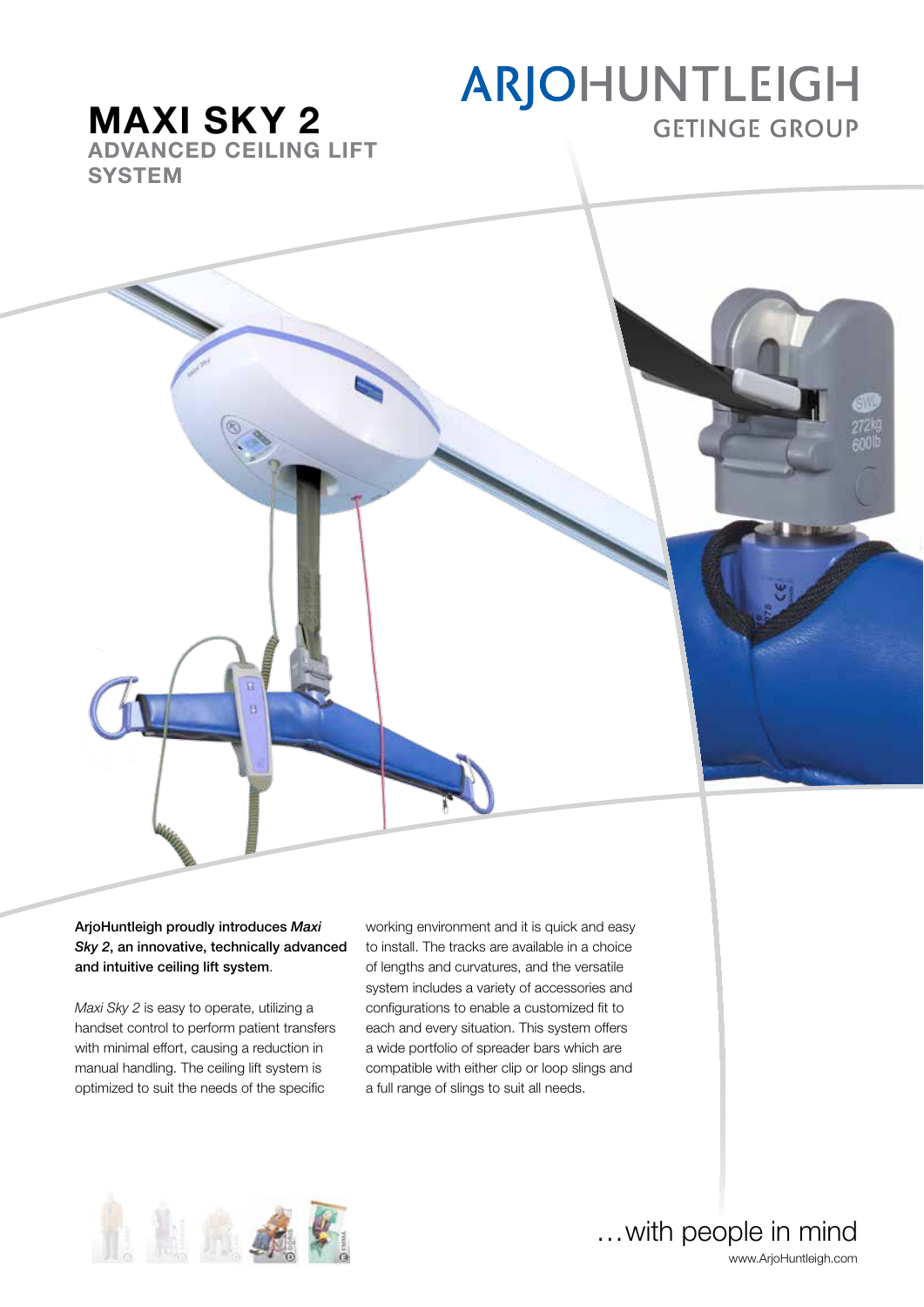# the dynamic patient handling solution

This innovative ceiling lift system offers maximum flexibility, for a fixed patient transfer system to suit all types of healthcare facility needs.

*Maxi Sky 2* provides quick and effective solutions for highrisk patient handling tasks in both acute and long term care environments. A handset with integrated Powered Dynamic Patient System (PDPS) controls enables a caregiver to perform transfers without stress or strain, and minimizes manual lifting. An LCD display on the cassette communicates valuable usage information to the caregiver.

The *Maxi Sky 2* system has never looked better – thanks to the new embedded KWIKtrack™ – which provides aesthetically pleasing solutions utilizing both straight and curved track

configurations. The track sections fit together easily by using a unique pin-locking system and the tight radius of the curved sections enable layouts to use space more efficiently. Special features such as the Enhanced Charging System (ECS), ensures that the lift is always ready for use.

*Maxi Sky 2* offers a full-range of spreader bars which are compatible with either clip or loop slings to satisfy any patient handling requirement.

The new Quick-Connect system provides an easy and safe means to change spreader bars. New loop spreader bars with spring-loaded latch technology will greatly increase the safety and efficiency of care. The system is also available with a variety of stretcher frames and a supportive, easy-fit walking jacket.

# KEY FEATURES and benefits



Intuitive user interface with easy access to usage monitoring information and user friendly technical menus.

• LCD interface gives instant and clear feedback on the state of the lift



• Plug n' play ready: ECS, PDPS, IR • Possible to upgrade software in field



• New info button on the handset gives the carer quick and easy access to basic usage monitoring data information



Configurations to enable custom fit, nice invisible and aesthetic design options:

- Embedded tracks
- Increased lifting height
- Mirror effect
- Wall mounted tracks

#### New Quick Connect System



• Easy to use, intuitive concept • No tools required to change spreader bar



The Powered DPS (Dynamic Positioning System) enables the unique ability to effortlessly change the patient's position between upright and reclined.



Connect System



• Increased comfort for larger and medium sized patients.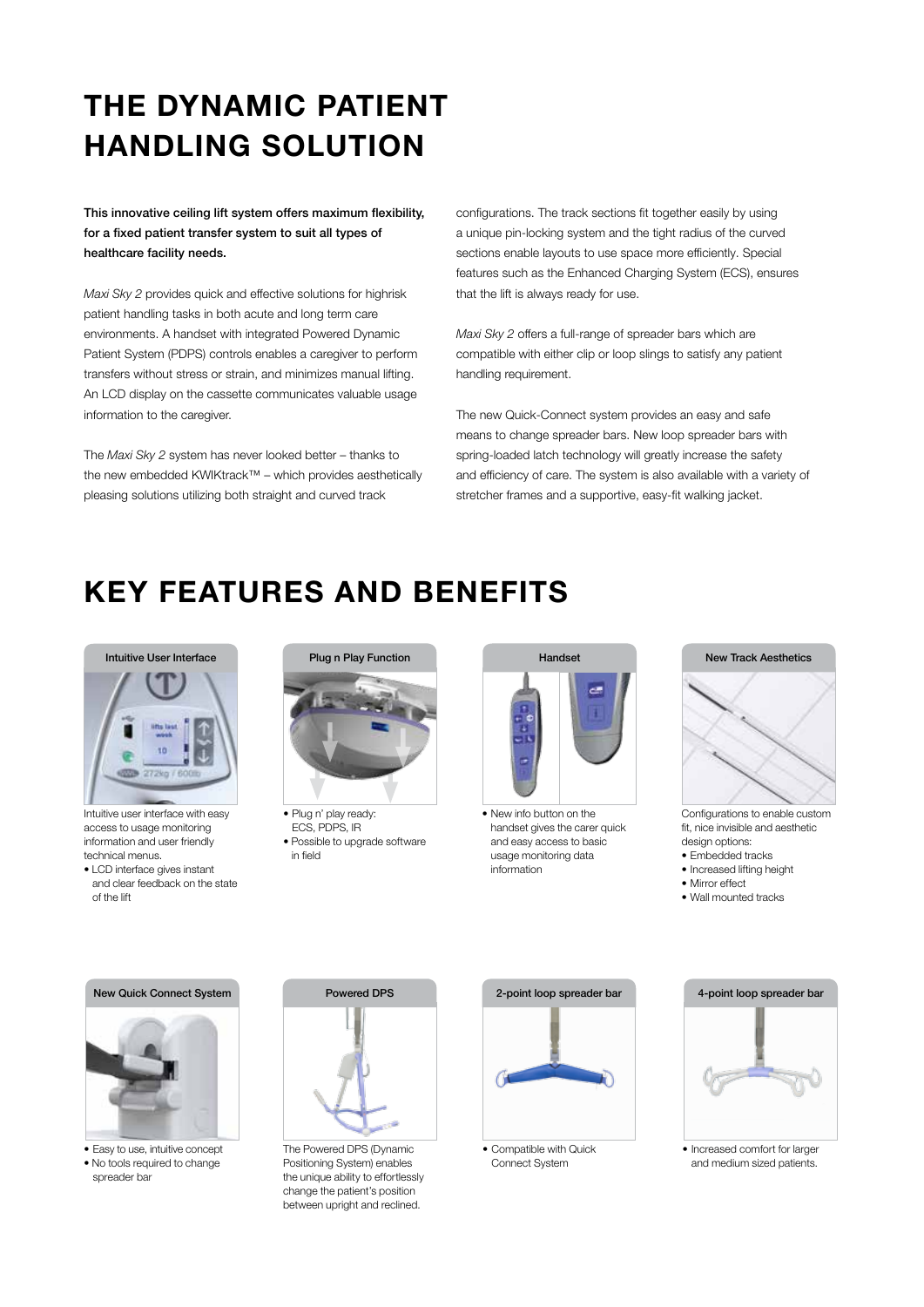# overall dimensions